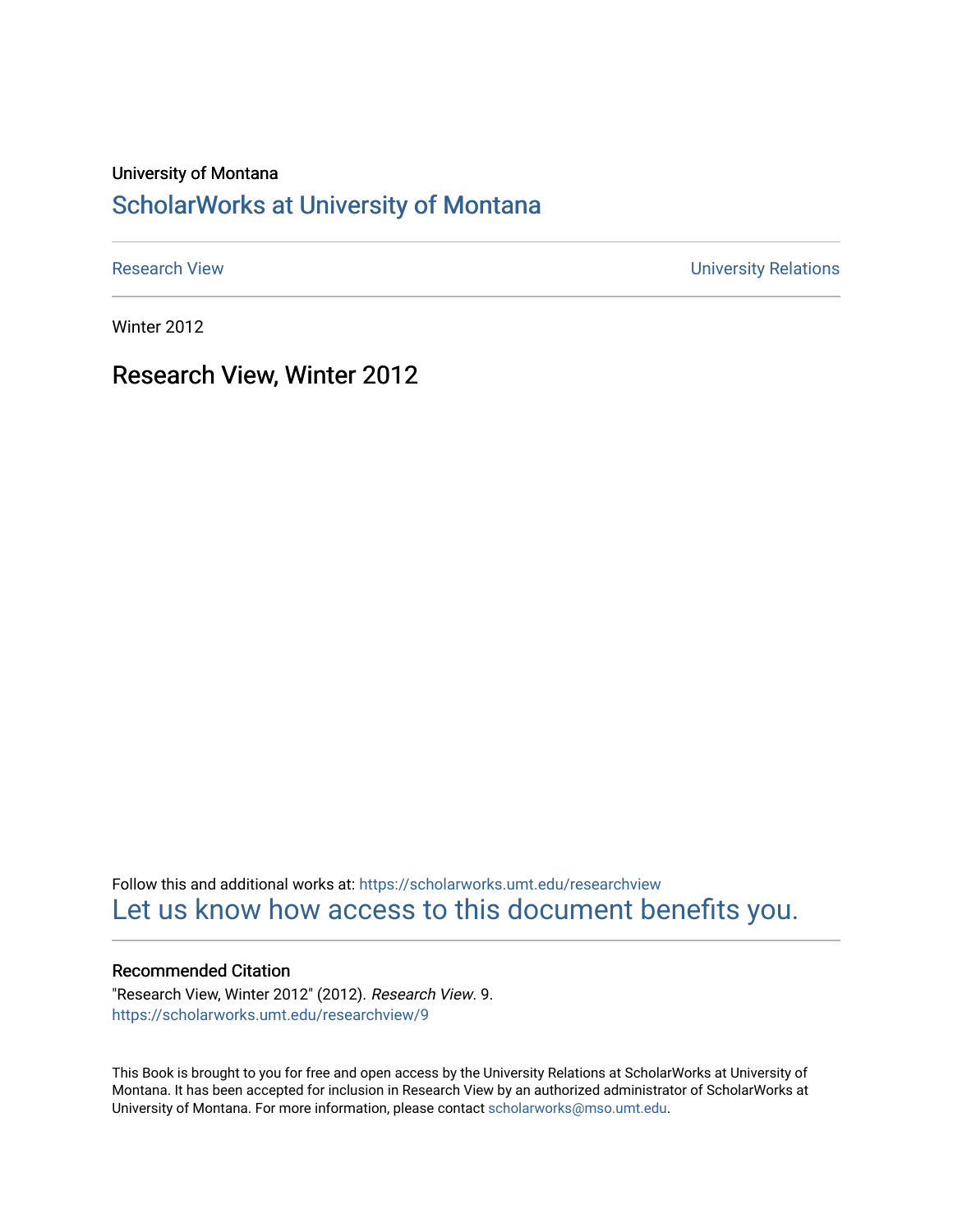# RESEARCH RESEARCH WWW.umt.edu/urelations/pubs

Vol. 14 No. 1 Innovation & Scholarship at The University of Montana WINTER 2012

## Green Gone

## **UM research launches environmentally friendly chemical company**

veryone likes good<br>
chemistry. Take<br>
the sizzling kind<br>
between two people in chemistry. Take the sizzling kind between two people in love, or the brainstorming among co-workers that generates brilliant ideas. When it comes to Rivertop Renewables, the hottest sustainable startup business coming out of Missoula, good chemistry is the key to success.

Start with pragmatic chemist and inventor Don Kiely, who retired from The University of Montana in 2008. Add a team of Ph.D. chemists with strong ties to Missoula and Kiely's work. To run the new company, invite a motivated community organizer, who happens to be Kiely's son, Jason. Find a talented company president specializing in startup companies. Mix in high-level support from UM, the Missoula business community and U.S. Sen. Max Baucus, who played a key role in securing millions in financing for the new company to grow in Missoula.

The result? Rivertop Renewables is on its way to becoming a globally significant

UM chemistry Professor Emeritus Don Kiely unlocked the economic potential of glucaric acid.

force making clean, green chemicals to replace phosphates that pollute waterways and petrochemicals that show up in everything from plastics, paints and flooring to aspirin, clothing and electronics.

Within the next year consumers will start reaping the rewards of the new progressive technology in sparkling clean glassware and effective de-icers on roads. The secret lies in the wondrous properties of glucaric acid and its related polymers, both made from glucose, one

of the most available and environmentally benign resources around. Corn is the No. 1 glucose source in the U.S.

The reason Rivertop is on a fast track to commercial success stems from Kiely's patented oxidation technique to make glucaric acid that is efficient, inexpensive and wastes nothing. Glucaric acid is listed by the U.S. Department of Energy as one of the top 12 chemicals of the future made from renewable resources.

"If you're going to do something on a large scale, you want to find a material that's the cheapest, the most available and a resource you can count on," says Kiely, who at age 74 is lean and lanky, with a friendly demeanor and the patience to explain complex chemistry to the layperson. When he tells the story of the research leading to Rivertop, it's clear he has long been a chemist ahead of his time. Kiely saw the flaw in traditional chemistry that makes long-lasting chemicals, allowing tennis shoes to sit 600 years in a

landfill before decomposing. He focused instead on short-lived chemicals that would be renewable, biodegradable and harmless in watersheds and soils.

For Joe Fanguy, director of UM's Office of Technology Transfer, the big news is that University research has led straight to high-paying jobs in Missoula. And those jobs are in a company that's offering sustainable solutions to worldwide problems. Today, Rivertop Renewables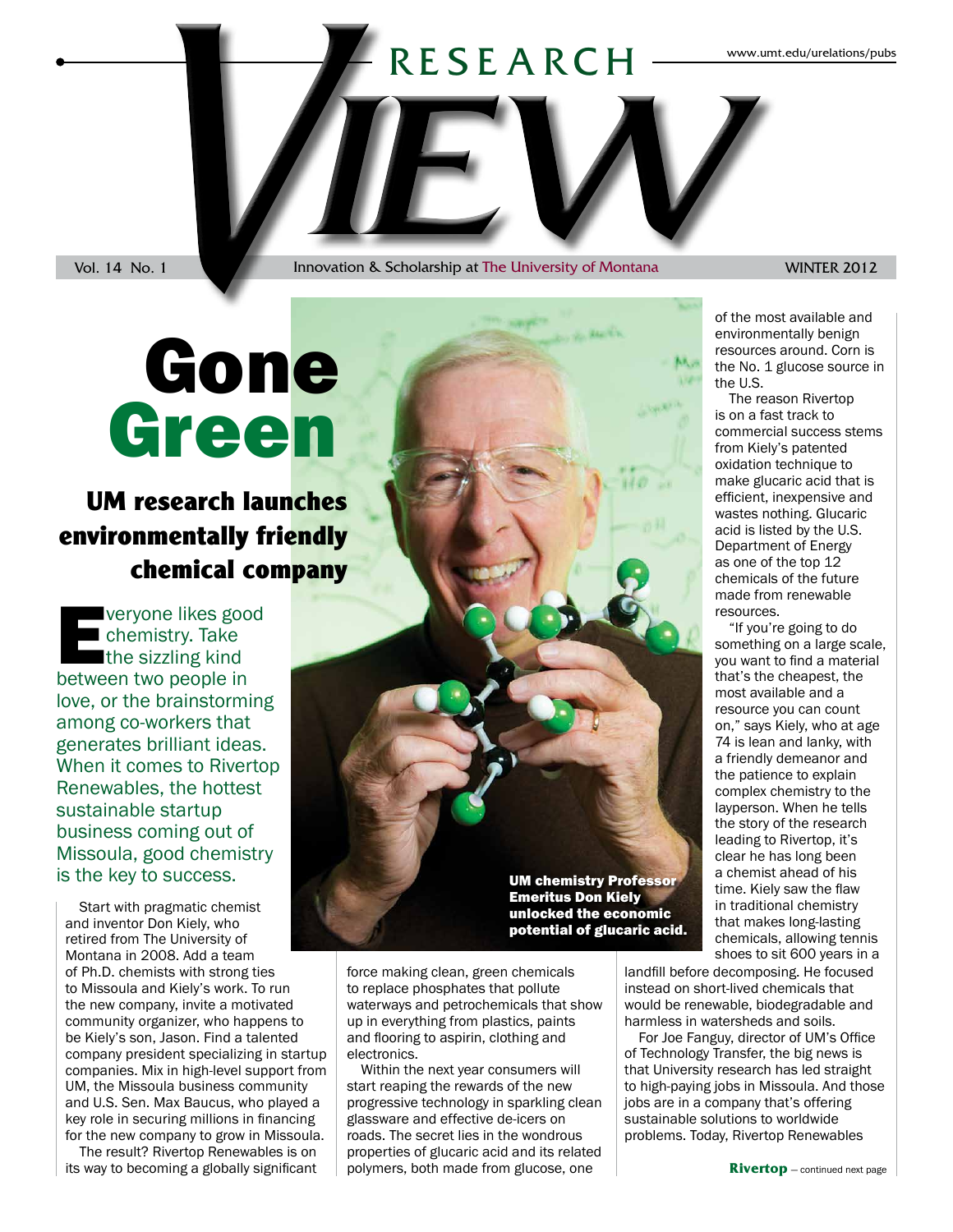## **CHEMISTRY**

#### **Rivertop** — continued from front

has 16 mostly local employees. That should double over the next two years and continue to rise.

"The economic development piece excites me the most," Fanguy says. "The general taxpayer wants to know, where is my payback on research?"

Each year, UM brings in about \$70 million in research funding, with about \$50 million coming from federal sources. When research leads to a new business with growth potential in Missoula, the payback is clear, Fanguy says. UM stands to gain, too, both from the royalties it will receive as the company turns a profit and in the educational opportunities for students who can serve as interns and be part of something big.

"Rivertop is a wonderful example of a company built upon the transfer of ideas from a University laboratory to the private sector," says UM President Royce Engstrom, who happens to hold a doctorate in chemistry. "This is exactly the kind of business development and job creation we need in Montana."

In spring 2011 the then-3-year-old company attracted a U.S. Economic Development Administration grant awarded to the Montana Technology Enterprise Center (MonTEC), which houses Rivertop and several other startup businesses. Former Missoula Mayor Mike Kadas and Baucus stepped up to help secure the grant. The University committed \$1.75 million as a required match to tally \$3.5 million.

The grant funds the expansion of MonTEC as a semi-works facility for Rivertop to produce glucaric acid, as well as advancing its related polymer technology. The company will contribute up to \$2.5 million in private funds to equip the facility.

The grant is a win-win result for UM, Fanguy says. "Rivertop needed to grow, and MonTEC needed a new business plan."

In November, Rivertop also secured a \$1.5 million investment from Cultivian Ventures, an Indiana-based venture capital fund focused on technology opportunities in food and agriculture. Cultivian co-founder Ron Meeusen has joined the Rivertop board, bringing 30 years of experience in taking new technologies and products to market.

Behind the capital improvements and the hoopla over new jobs lies that good chemistry – from the sustainable solution to the people who are taking it forward. The story begins with Don Kiely's arrival at UM in 1997, after 29 years as a professor at the University of Alabama

in Birmingham, where he specialized in carbohydrate chemistry.

Kiely attracted several doctoral students, including Tyler Smith, who today directs research and development for Rivertop Renewables. Smith points out that many chemistry graduate programs are theoretical or dedicated to pharmaceutical drugs, a field that didn't interest him.

"Rivertop is a wonderful example of a company built upon the transfer of ideas from a University laboratory to the private sector. This is exactly the kind of business development and job creation we need in Montana."

#### — Royce Engstrom UM President

"I was drawn to Don's research by the real pragmatism," Smith says. "He wanted to make commercially relevant and environmentally friendly products that could turn into a business."

As director of UM's Shafizadeh Rocky Mountain Center for Wood and Carbohydrate Chemistry, Kiely was able to take the pivotal step in his research using simple sugars and converting them into their diacids, particularly glucaric acid. Chemists have known how to make glucaric acid from glucose using a nitric acid process since the late 1880s.

"The patent literature for glucaric acid gives you a sense of the potential," Kiely says. "There are hundreds of variations, but they were never realized on a commercial scale."

Kiely wanted to invent a new process for making glucaric acid that would take the genius substance off the shelves of academia and into the marketplace. As far as patents, he's got 12 of his own.

The question that guided his UM work was this: "Could I delve into the oxidation technology and design a process that would be transferable to a commercial scale?" He pursued the answer and attracted funding, University support and excellent graduate students.

And he solved the problem. The old way of making glucaric acid was both wasteful and expensive. For every 100 pounds of glucose, only 59

pounds of glucaric acid resulted. To produce it took large quantities of nitric acid, with very little recycling.

"Now, we're putting oxygen into the process," Smith explains. "We regenerate our nitric acid as it is being consumed in the same pot as the oxidation. We are left with a product mixture that is glucaric acid and the nitric acid we started with. We have a process to remove the nitric acid and use it again."

Instead of 59 pounds of product, they can generate 144, starting with just 100 pounds of glucose. Kiely patented the process and a second related effort in polymer technology.

Glucaric acid is the starting material to create new polymers (large molecules with repeating structures) with various combinations of A molecules connecting to B molecules.

"When you have four or five of the A component and a dozen of the B component, you can mix them into any combination that you want in effect," Kiely says.

The key green quality is that the glucaric acid segments come from sugar, so they help the polymers biodegrade in the environment. Those polymers have promising applications for short-life applications that replace petrochemicals, from better adhesives and absorbents to fertilizer delivery agents.

After UM patented the oxidation and polymer processes, it was time to license the technology. That's where UM's Office of Technology Transfer has played a vital role, starting with Fanguy's predecessor Tony Rudbach, who suggested Kiely start a company.

"My intention was to retire at 70, not start a company," Kiely says, "but there wasn't a choice. So we came with the platform and the platform technologists. If they hadn't come we could never have done it. We all had the same vision."

So much has happened that Kiely says it feels like 20 years, not four. His son Jason was soon joined by businessman Jere Kolstad, who became the president and CFO. Kolstad came to Missoula via Seattle, but hails from Glasgow.

"I'm a startup guy," says Kolstad, a large garrulous man with a ready laugh and a barrel full of enthusiasm. "It's really rare to see the kind of potential this company has, and that's why we are attracting venture capital."

He points out that industrial companies won't pay more for green products, so the key is to be competitive.

"If you get the same performance at the same cost, the tie will go to the green product," Kolstad says. "We have to win the cost battle and we are there."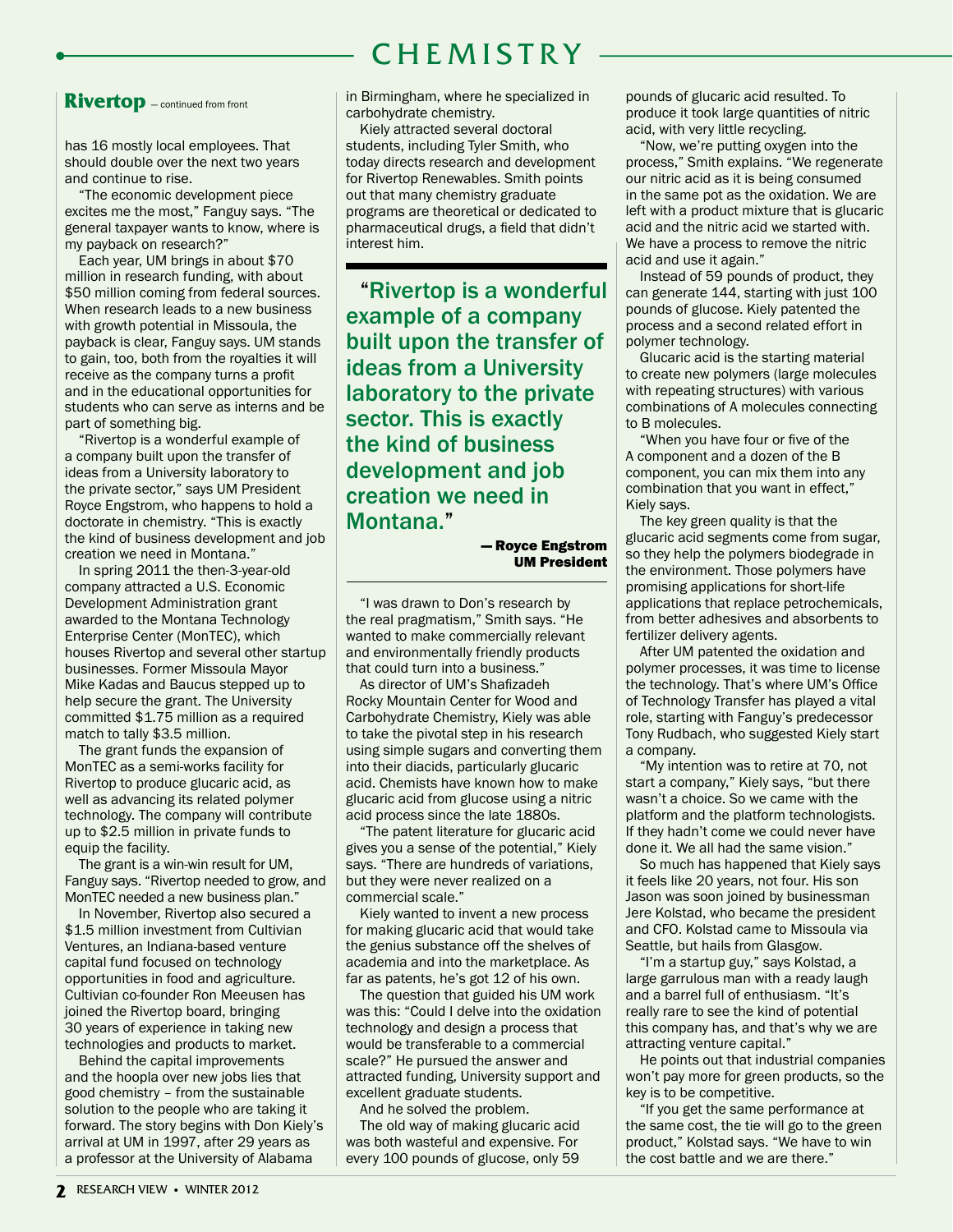It's also rare to see how fast the product is going to market. Kolstad expects Missoulians will benefit from the product next year every time they twirl a wine glass between their fingers at a restaurant or pick up a shiny plate in the University cafeteria.

Detergents likely will be the first major application of glucaric acid as a replacement for phosphates. The target market will be automatic dishwasher detergents for consumers – a multimillion dollar industry.

The timing couldn't be better. Phosphates now are banned from dishwasher detergents, and for the past year companies have scrambled to find an affordable substitute that will work as well. Until now, they have failed.

Glucaric acid is the ideal cleaning agent, Smith explains. It serves as a builder that captures magnesium and calcium found in hard water and then prevents them from forming soap scum.

"We spend a lot of our research time washing dishes," Smith says with a grin. The laboratory has three dishwashers that test various levels of hard water and how well the glucaric acid performs.

The other key market for Rivertop is in the field of corrosion inhibitors. That may sound less jazzy to consumers, but not when you consider that one application is in de-icing – whether at the level of highway departments salting roads or residents salting their sidewalks.

Salt melts ice, but it rusts vehicles and bridges. To combat that problem, industries have switched from rock salt to a brine solution combined with a corrosion inhibitor. The problem lies in the inconsistency and handling expense of corrosion inhibitors available today. Now the company has contracted with the Montana Department of Transportation to supply 110,000 gallons of a bio-based corrosion inhibitor.

Rivertop, once again, is showing its product works efficiently, cheaply and without any negative impact on the environment. And that's the beauty. The results come from a process that's straightforward, relies on one of the most common substances around (glucose) and can be produced on a large scale. It sounds easy, but the success today is a result of countless hours in the laboratory.

"The most challenging research you can do is to make something as simple as possible," Smith says.

That might serve as a good reminder for anyone in search of that elusive "good chemistry." R V

— By Deborah Richie



Jason Kiely of Rivertop Renewables looks over the blueprints for a MonTEC business incubator renovation and expansion project, which is under way.

## **Business Booster** MonTEC celebrates decade of incubating new companies

**A**t first blush the Montana<br>
Technology Enterprise Center<br>
(MonTEC), a 32,000-square-foot<br>
building situated across the river from Technology Enterprise Center building situated across the river from the UM campus, seems like any other business warehouse. But MonTEC isn't out to do business per se: Its goal is to help other businesses thrive in a world where startup companies sink more often than swim.

The multitenant business incubator represents a wide range of businesses, each with its own projects, ideas and personality. The eclectic mix provides a dynamic that average single corporations might not have. One room, for instance, is covered in computerrelated posters and houses computer programmers working on software. In another room decorated with periodic tables, scientists look at water samples under microscopes.

"You really do have a lot of uniqueness from company to company," says Joe Fanguy, UM director of technology transfer and current MonTEC president. "If you go into IBM or Google, there's a certain degree of continuity. Here, each of the respective office spaces or laboratories has their own characteristics. They're all doing something different."

Since its inception 10 years ago,

the nonprofit business incubator has housed fledgling companies, providing them with resources and support. And up until fall 2011, MonTEC was operated by the now-dissolved Missoula Area Economic Development Corporation. UM now manages the incubator and has a new five-member board in place with representation from UM, Missoula County and the Missoula Economic Partnership.

Fanguy, who holds a biophysical chemistry doctorate from Mississippi State University, was hired two years ago to lead UM's technology transfer efforts. He is one of three UM administrators now serving on the MonTEC board. Fanguy also helps identify companies that would benefit from the incubator.

Fanguy intends that MonTEC's fresh start will make it an even more effective business space for the University and future startups.

**UM does about \$65 million to** \$70 million of research a year. That's enough to result in a range of new ideas for market products. In the science departments, professors and students work on technologies that often lead to intellectual properties and commercial

**MonTEC** — continued back page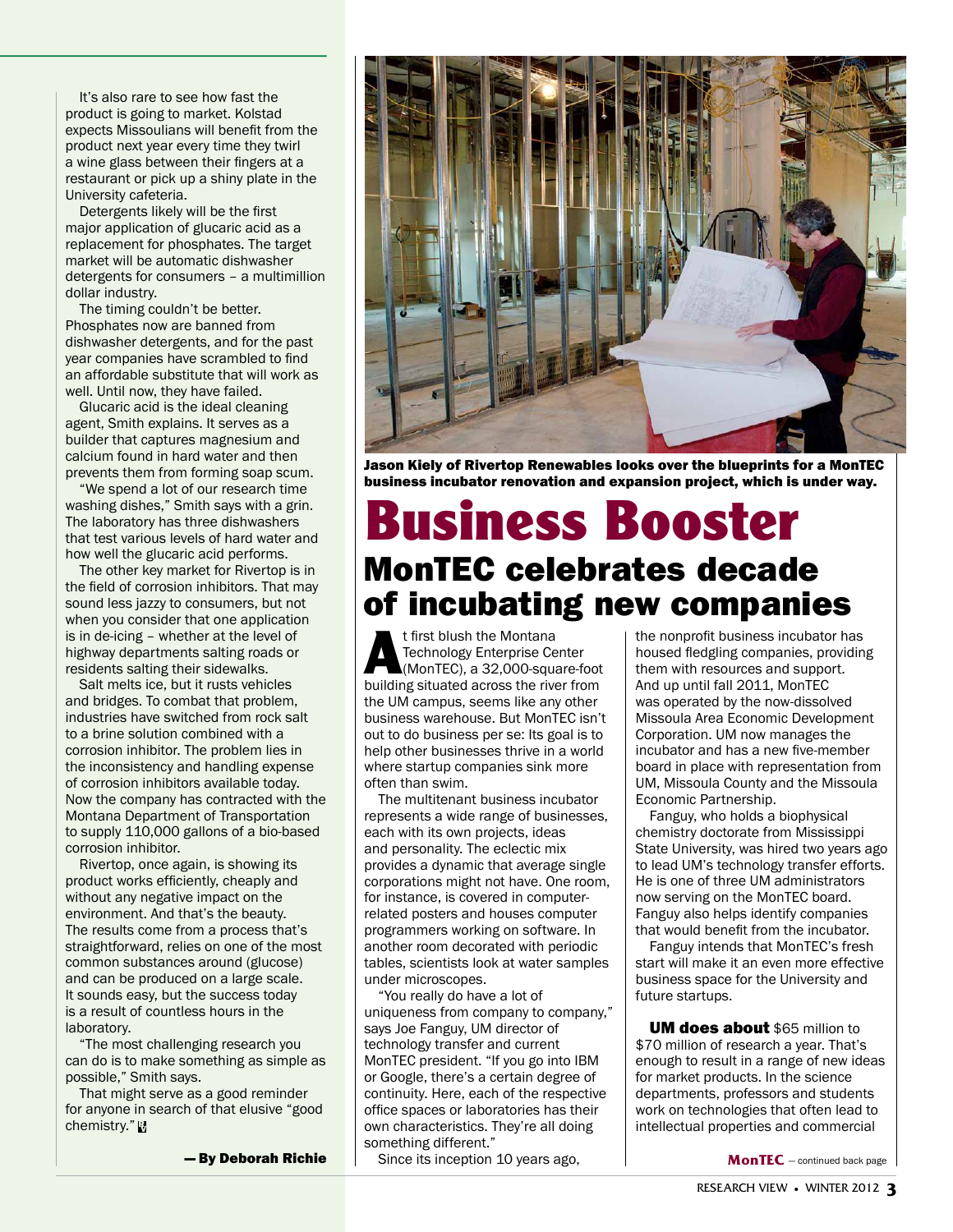

## Researcher works to improve models of glacier movement

Though outwardly fit, UM ice-sheet modeler Jesse Johnson describes himself as "the fat slob of glaciology."

That's because the associate professor of computer science contends glaciologists are generally superior athletes. A Dutch scientist he collaborates with, for example, was the first person to ski across Greenland and later skied to Antarctica's South Pole. Another partner from Alaska recently received the Piolet d'Or (Golden Ice Axe), a coveted French mountaineering award. Even Johnson's closest research partner at UM, Joel Harper, lives for weeks at a time on glaciers and has kite skied on Greenland's ice cap.

"These are hyper-fit people," Johnson says. "I think a lot of glaciologists get into the field so they can do mountaineering all the time. That's not me. I'm more of a computer jockey. I interpret the data and try to improve our models of ice movement."

Such improved models are key to helping humanity understand the potential perils presented by climate change, melting ice and sea-level rise. But as a guy who makes models, Johnson

believes the public should be more skeptical about their power.

"Models help us understand how processes work, and that's a good thing," he says. "Unfortunately, policymakers and social pressures push us into situations where we try using our models to predict the future. To be honest with you, if I could predict the future, I wouldn't be modeling ice sheets – I would be on Wall Street getting rich."

Johnson came to UM in 2002 after

a Peace Corps stint in Africa and then earning a computer science master's degree and physics doctorate at the University of Maine. In Maine he worked at the university's Climate Change Institute and was mentored by prominent ice-sheet researchers James Fastook and Terrence Hughes, who created largescale models applicable to Greenland, Antarctica and past ice ages.

At UM, Johnson launched his own research program investigating ice movement. He says ice behaves much like a fluid during long timescales – not water, but liquids such as ketchup, paint or blood.

"These nonlinear fluids are weird," he says. "Take ketchup for example. It forms a little dome on your plate that doesn't really move around. But to get it on your plate, you had to put enough stress on it – by squeezing the bottle – to make it gush out. And that's similar to how ice behaves – fluid-like under larger shear stress; solid-like under lower stresses. It's called shear thinning."

Last year Johnson worked at a South African mathematical institute studying the attributes of blood. "Ice is more like blood than water, so I was able to learn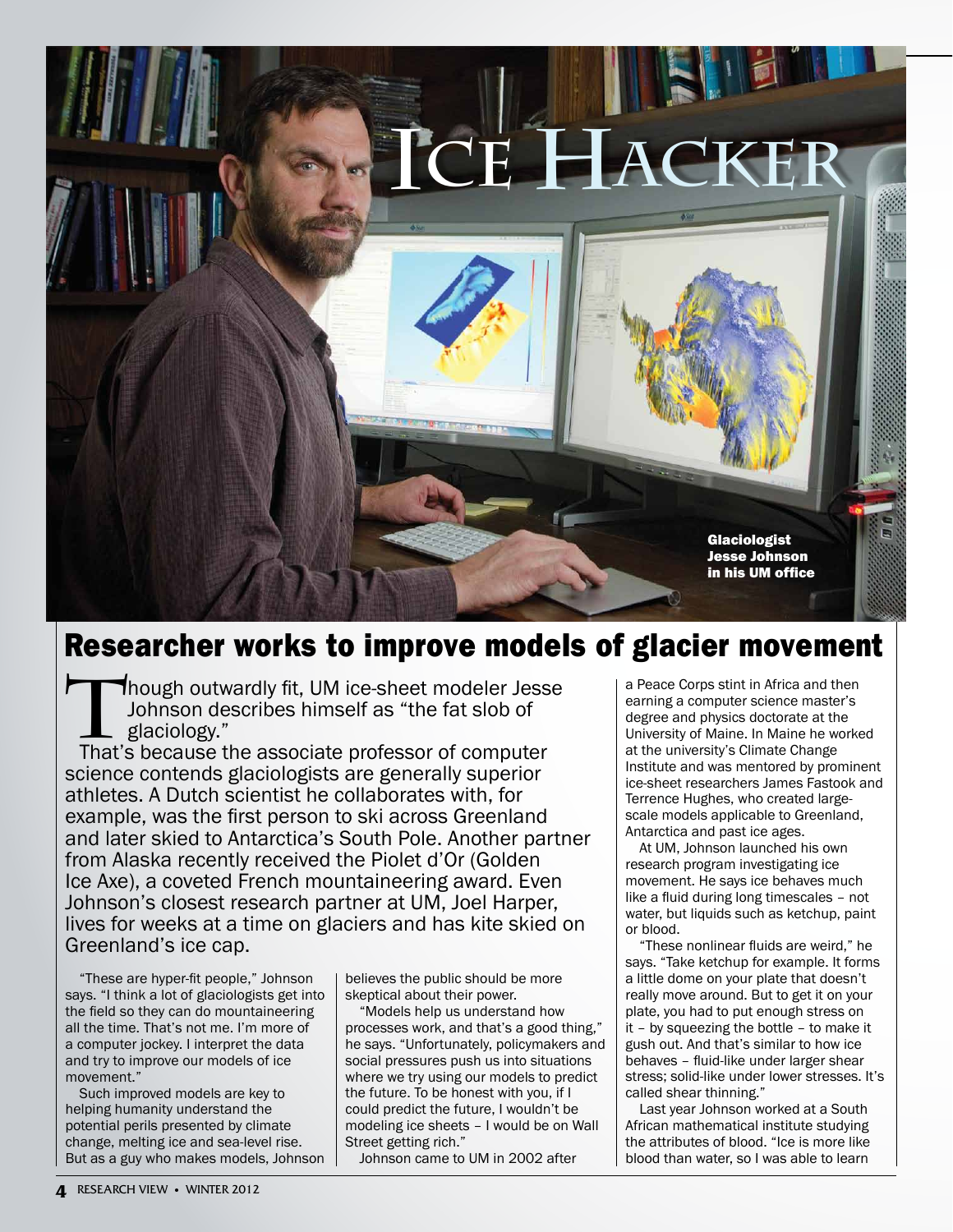#### COMPUTER SCIENCE

a lot of new tricks about how to deal with the nonlinearities in the viscosity of ice," he says. "South Africans don't know much about ice, but they know a lot about blood. That's where the first artificial heart was installed."

Johnson says he actually peer-reviewed one of Harper's papers before they knew they were on the same campus. The two realized they have similar interests and have been close collaborators since 2004, garnering millions in grants from the National Science Foundation, NASA and even foreign countries.

"I think our work complements one another well," Johnson says. "I'm strong on the computational side, and he's very strong at thinking in terms of processes and going out into the field and getting the real-world measurements. I will formulate a model, which I'm quite confident is bad in many ways, and when the model fails to explain what Joel measures, we will change the model so that his measurements are reproduced. That's how we improve the model."

Harper says Johnson's abilities as a modeler have been invaluable.

"I am quite fortunate to have a collaborator who can always bring to the table the most cutting-edge numerical tools and techniques – along with good creative thinking," Harper says. "Jesse is a major player in the international ice-sheet modeling community, and many researchers seek to get him involved in their work. I'm lucky to have the advantage of being on the same campus."

Johnson spends much of his time writing programs that access computer libraries developed by national laboratories to compute the state of ice sheets. He uses these libraries, which basically do math, to do the computations he needs for comparing Harper's data to model output.

"With my background I have an easier time on the programming side, but then there is this deep mathematical side I struggle to understand," Johnson says. "I think many good scientists would tell you the same thing: You can never know enough math."

Johnson says scientists make extremely accurate measurements of ice velocity on the surface, but they know little of what happens deep within ice sheets – especially when they are kilometers thick. Harper has drilled into the ice to place sensors deep inside, and this has led to some interesting revelations.

"Conventional wisdom is that the fast motion you witness on top is due to sliding on the bottom, but our newer datasets suggest there is more deformation in the ice than we thought," Johnson says. "The top ice moves faster, so it's similar to a deck of cards being spread out by a dealer. Our models will need to be changed in fairly significant ways to accommodate the amount of deformation that we are seeing."

He says the Harper data also reveal more water coming and going beneath the ice than suspected. The data reveal fluctuations that often change on a daily basis, and these changes occur on smaller scales and in shorter time frames than expected.

"In some ways the new data just presents more problems for our models, but I think these are the types of problems that make life fun," Johnson says. "What would we do if we had everything figured out?"

For one of their more interesting projects, Johnson and Harper received a \$1.08 million NASA grant to support Operation IceBridge, a space agency effort to use lasers aboard airplanes to map the density of the Greenland ice cap. The project will continue until a nextgeneration mapping satellite, ICESat-2, launches in a few years.

Johnson says they are part of a team that helps determine where the DC8 flights for IceBridge are flown.

"You can't fly the planes everywhere, but how big of an error do you introduce by not flying everywhere?" Johnson asks. "So we take the surface and bed data that is gathered, and we put it into our models. If the models start failing – there is somehow more or less ice than expected – then we infer that the flights aren't being done correctly and we advise flying more lines in certain areas."

Though Johnson generally prefers the office for his glaciology work, his research has whisked him around the globe to interact with other modeling experts. He has fond memories of exploring Storglaciären, Sweden's largest glacier, and of observing penguins in Antarctic cold from the deck of a ship – clad only in shorts after an extended sauna.

"This work has given me a front-row seat to some really fascinating things that are going on," he says. "I think that alone makes it worthwhile, and if I can contribute in some modest ways with my science, so much the better."  $\mathbb R$ 

— By Cary Shimek



This image reveals the thickness of a portion of Greenland's ice sheet. It was produced from data obtained by Operation IceBridge, a NASA effort using lasers aboard airplanes to map the density of Greenland ice. (Image by UM doctoral candidate Toby Meierbachtol)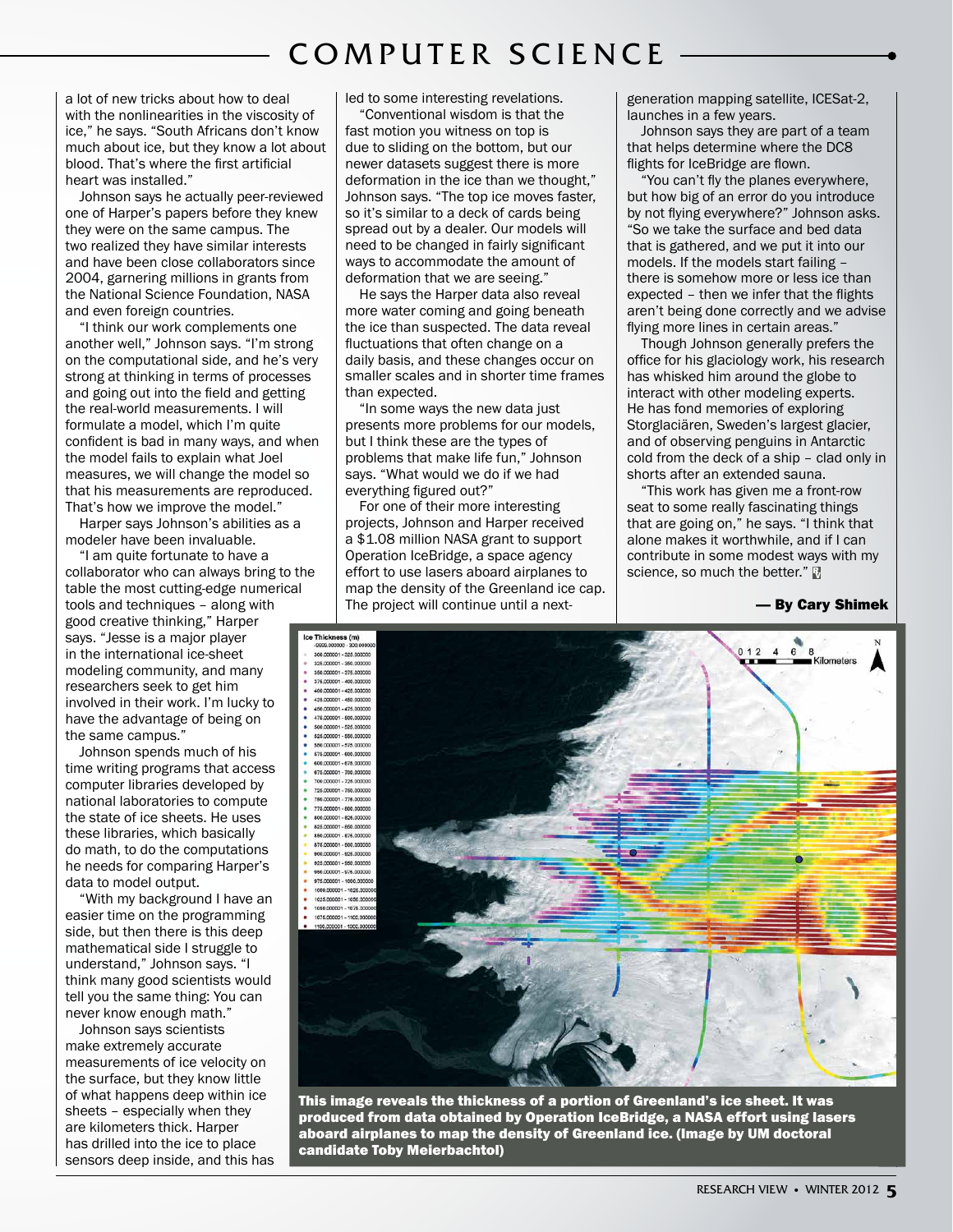

## Historian researches unique aspect of civil rights movement

**Pick two words with the potential to** be highly flammable when placed together, and you have the primary research topic for the director of UM's African-American Studies Program. Tobin Miller Shearer studies the history of race and religion. He's particularly focused on where the two ignite to create positive change.

Perhaps the most provocative subject is his latest line of research – public prayer as an agent of progress during the civil rights movement of the 1950s and '60s.

"My contention is that prayer was the most potent religious resource activists used to create crisis in their civil

rights' actions," Shearer says. "Without prayerinvoked tension, the U.S. may not have seen major breakthroughs such as passage of the 1965 Voting Rights Act." So far, his

research delivers plenty of evidence to support his theory.

Shearer, who sports a dapper beard, round glasses and the lean build of a runner, is steeped in the history of the civil rights movement. Like all historians, he delights in reading voluminous books and sorting through mounds of articles,

the tenor of the scene. Vivian turned to the crowd behind him and led them in prayer, with phrases such as these, as Shearer recalls: "Shall we stand in prayer [before] … this sheriff breaking Judge Thomas' order? We ask, O Lord, your blessings upon us and your safekeeping of us as we go into jails that have misused us, as we go into jails where men have been beaten, where the waters have been placed upon floors,

where there has been no heat. Keep us, Lord, as we go, keep us from illness, keep us from the brutality of this official."

first- and second-person accounts, and video footage. He can recite dialogues from memory and vividly conveys riveting

Step back to the year 1965. Martin Luther King Jr. sent his friend and fellow civil rights leader C.T. Vivian to the racist stronghold of Selma, Ala. The situation looked ominous. Despite a judge's injunction to prevent disturbance of voter registration, the orders were ignored. In a show of solidarity, a large group of African-Americans gathered on the steps of the county courthouse, where they planned to register to vote. At the top of the steps blocking their way stood the heavyset Sheriff Jim Clark, notorious for his vicious temper and use of Ku Klux Klan members as irregular deputies. Vivian, at the head of the crowd, walked up the steps to face Clark in a classic standoff. What happened next altered

dramas such as this one:

In a famous news photo, Clark holds up his watch to Vivian with a glare and clear meaning – your time is up. The prayers continued until the protesters calmly walked inside and were arrested.

The next week, Vivian returned to the courthouse steps again in a repeat confrontation. As before, news photographers and TV stations gathered. The mood was tense.

This time, Clark allowed no time for prayer. He struck Vivian in the face so hard he broke his hand. Cameras clicked and video cameras whirred. Within hours the nation, including President Lyndon B. Johnson, watched the atrocity on the news. Shearer believes that Vivian's forceful prayer earlier had instigated Clark's rage.

The violence worsened on March 7, a day infamously known as Bloody Sunday, when Sheriff Clark ordered blue-helmeted police to bludgeon a crowd of civil rights marchers who had just finished praying. By the end of summer, the president signed the Voting Rights Act.

"How does change happen?" asks Shearer. "That's the larger question I'm working on."

Shearer's passion for the subject comes from many years in the trenches working to end racism and his own

Shearer is shown on campus with "Noah Releasing the Raven" by sculptor George Wallace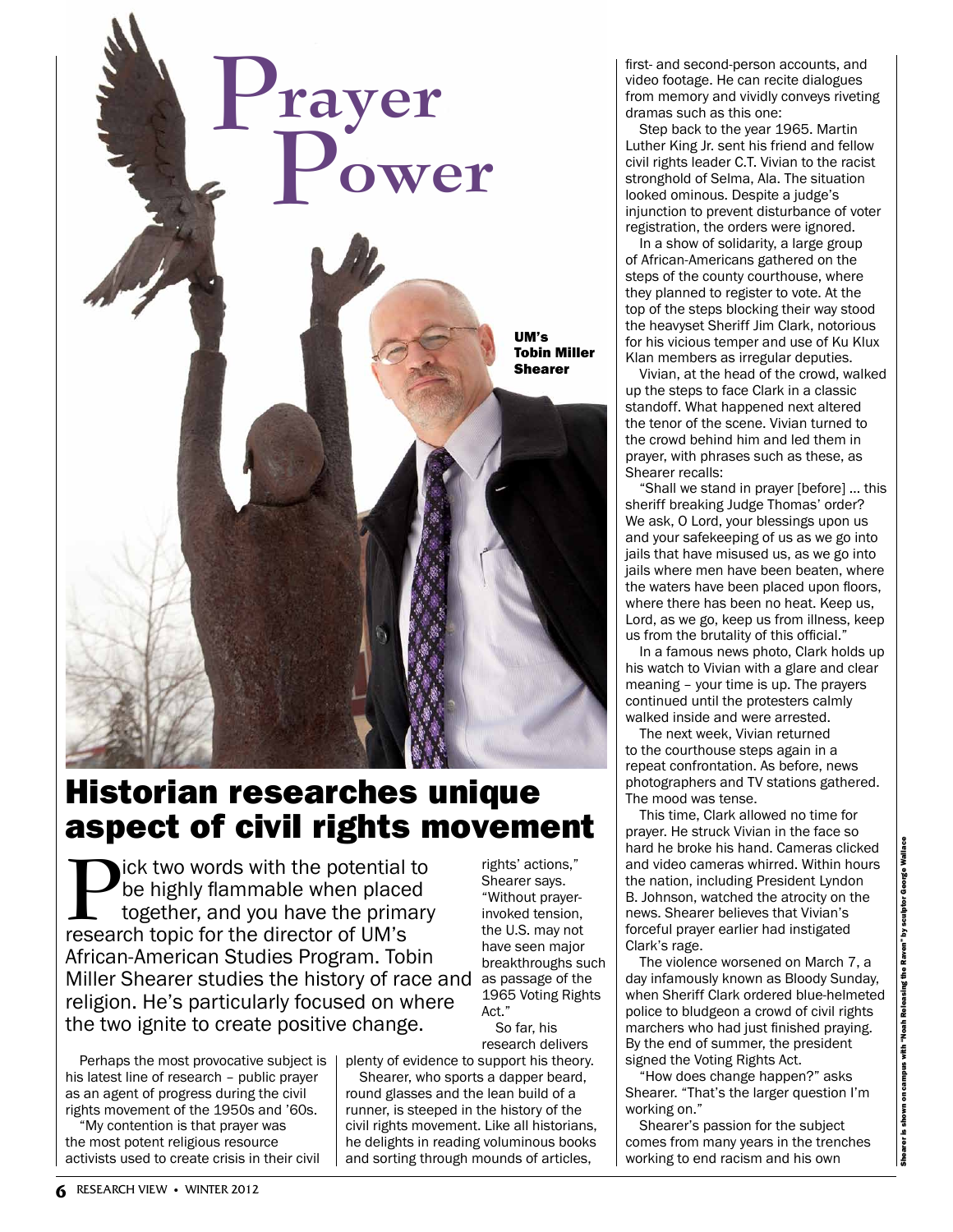## AFRICAN-AMERICAN STUDIES

religious background as a Mennonite, a denomination known as one of the peace churches, along with the Church of the Brethren and the Religious Society of Friends (Quakers).

Shearer worked for the Mennonite Central Committee in New Orleans for six years, assisting the families of homicide victims and administering other social service projects. He co-founded a national anti-racism training committee of the Mennonites called Damascus Road in 1995. In Shearer's nine-year tenure there, he led more than 450 workshops and seminars. The trainings continue today.

"I often lectured on college campuses and came to realize that's where I wanted to be," he says. After earning a doctorate at Northwestern University in history and religious studies, UM's history department hired him for his first professorship four years ago.

Shearer's extensive background with Mennonites led to the subject of his other main research area, where progress to end racism took place in the intimacy of homes. He's completing a book examining the role of African-American children in changing their hosts' perceptions of race as a result of spending one to two weeks living with white families. The book spans the era from the 1940s through the 1970s of the still ongoing Fresh Air rural hosting programs.

His new research endeavor on public prayer in the civil rights era is one more step in Shearer's quest to understand the nature of societal change.

A leading social change theorist, James Davison Hunter, argues that long-term social change comes from the leaders

and the elites at the top of the movement. But Shearer's findings suggest the opposite – that social change in the civil rights era came from the grassroots.

He deliberately has cast his net wide to look at lesser-known activists and to prayer events without specific leaders, such as "kneel-ins" within segregated churches.

He describes another spontaneous use of prayer with powerful effect in a small rural town in the South, where people knew everyone by name. One night at the close of service at a segregated African-American church, the congregation headed outside to find themselves encircled by the Ku Klux Klan. Their reaction was to pray for them out loud and by name. The KKK local residents were shamed into slinking away into the dark.

What is this crisis that prayer triggers? Shearer explains that the crisis often becomes a moral one for those about to harm the people who are praying.

"We recognize someone praying instantly," he says. The actions of kneeling, clasping two hands together or bowing of a head are almost universally honored. Prayer is a holy stance. Violating praying people is likewise almost universally condemned.

Did the leaders of the Bloody Sunday peaceful protests and other actions plan to use prayer to arouse public outrage? Shearer hasn't found proof of prayer as a thought-out strategy.

"Those leaders who prayed were very astute and acted with clear intention in public, but prayer to them was also as natural as breathing," he says.

Take Fannie Lou Hamer, a civil rights activist who suffered greatly in



Protestors pray on the green in downtown Orangeburg, S.C., in 1963. Pictured are (left to right) the Revs. Herbert Nelson, J.W. Curry and Chappelle Davis, among others. (Photo by Cecil J. Williams)

her courageous path. She grew up and worked on a Montgomery, Miss., plantation and as a young adult was sterilized without her knowledge. When Hamer attempted to register to vote she was fired from her job on the plantation. She turned to organizing registration drives. In 1964, Hamer was beaten almost to death in a Mississippi jail. Her public orations were known for her spontaneously breaking into song, belting out "Go Tell it on the Mountain" and other religious hymns that also served as change-creating public prayer.

Not all prayers have a crisis-inducing impact, Shearer points out. Public prayer in the civil rights movement appeared in four ways, with only the fourth playing a definitive role.

The first is mediated prayer, where an object or physical substance is used to exercise the experience of the divine, he explains, such as rosaries or Buddhist prayer flags. The second is conversant prayer, when a leader has a direct line to a deity. (Televangelists are good examples.) The third is scripted prayer, when a group recites a written prayer.

The fourth is performative prayer that takes place in front of an audience and refers to events and people in the moment. Throughout are stock phrases serving as cues that a prayer has begun, such as "Dear Lord" or "Our Heavenly Father."

"Performative prayer in civil rights activism precipitated a crisis every time," says Shearer. "I often ask my students this question: Because someone uses prayer strategically, does it make prayer less religious?"

Shearer encourages wide-ranging discussions that tackle the nature of religion itself.

"At a Griz game, you see fans wearing special robes and head attire, drinking ritual beverages, eating ritual foods and chanting together. Why isn't that a religion?" he quips.

Religion differs, he says, because it involves focused engagement with a suprahuman force and imagining of an ultimate horizon. While Griz fans may appeal to the divine for the game's outcome, they do not claim that the sport is the ultimate purveyor of meaning.

Shearer believes that a key to achieving a more peaceful and just world lies in understanding how religion and race inform each other.

Race and religion can be extremely volatile," he says, "but in the civil rights era they came together to bring about change." <mark>R</mark>